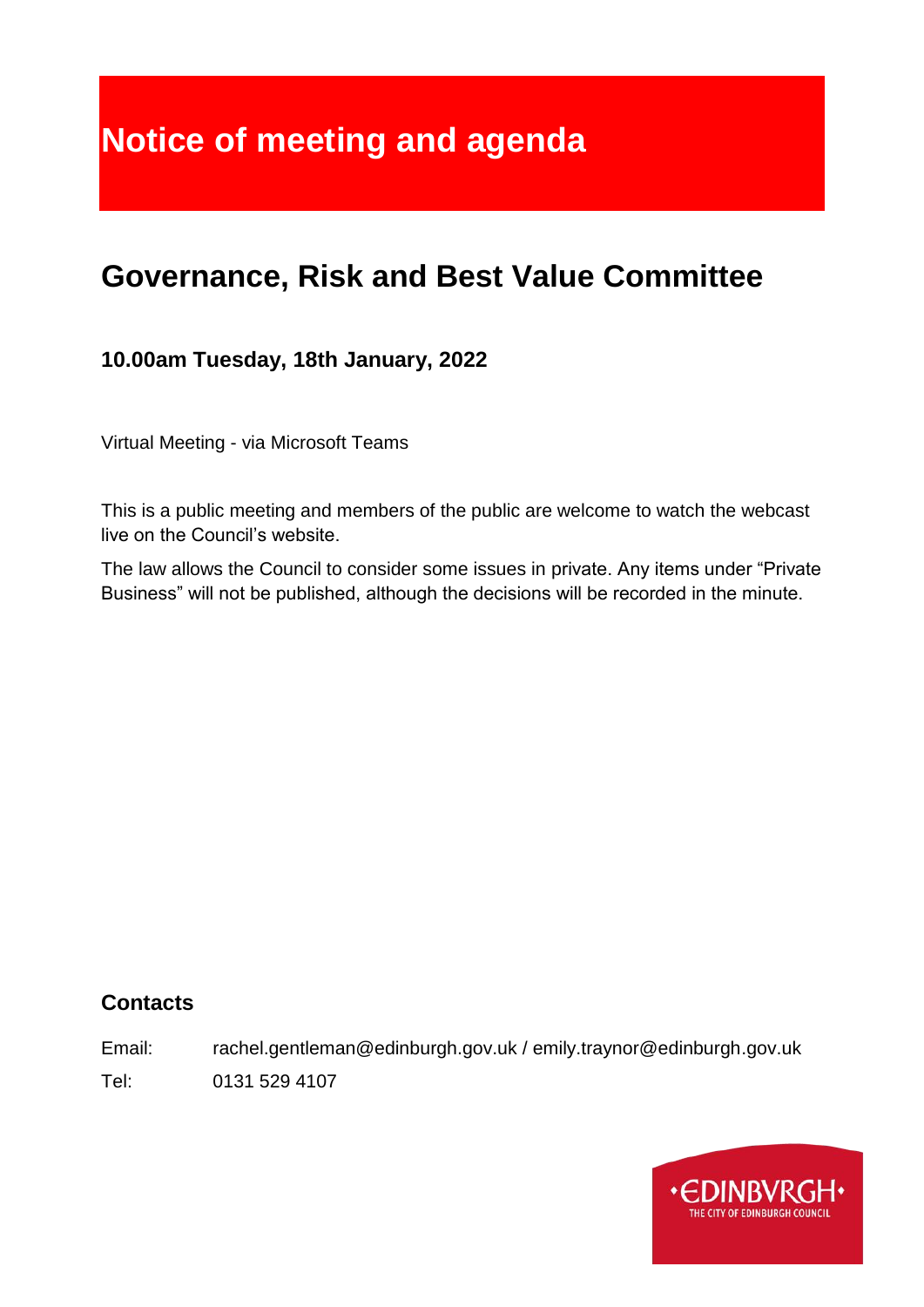## **1. Order of Business**

**1.1** Including any notices of motion and any other items of business submitted as urgent for consideration at the meeting.

### **2. Declaration of Interests**

**2.1** Members should declare any financial and non-financial interests they have in the items of business for consideration, identifying the relevant agenda item and the nature of their interest.

#### **3. Deputations**

**3.1** If any.

#### **4. Minutes**

| 4.1                           | Minute of Governance, Risk and Best Value Committee of 14<br>December – submitted for approval as a correct record.                                                               | $5 - 10$  |
|-------------------------------|-----------------------------------------------------------------------------------------------------------------------------------------------------------------------------------|-----------|
| <b>5. Outstanding Actions</b> |                                                                                                                                                                                   |           |
| 5.1                           | <b>Outstanding Actions</b>                                                                                                                                                        | $11 - 34$ |
| 6. Work Programme             |                                                                                                                                                                                   |           |
| 6.1                           | Work Programme                                                                                                                                                                    | $35 - 44$ |
| <b>7. Business Bulletin</b>   |                                                                                                                                                                                   |           |
| 7.1                           | <b>Business Bulletin</b>                                                                                                                                                          | 45 - 64   |
| 8. Reports                    |                                                                                                                                                                                   |           |
| 8.1                           | Review of Effectiveness of Scrutiny of Governance, Risk and<br>Best Value (GRBV) - Self-Evaluation and Lessons Learnt -<br>Report by the Executive Director of Corporate Services | $65 - 72$ |
| 8.2                           | Committee Decision Process and the Policy Register – Report by                                                                                                                    | 73 - 82   |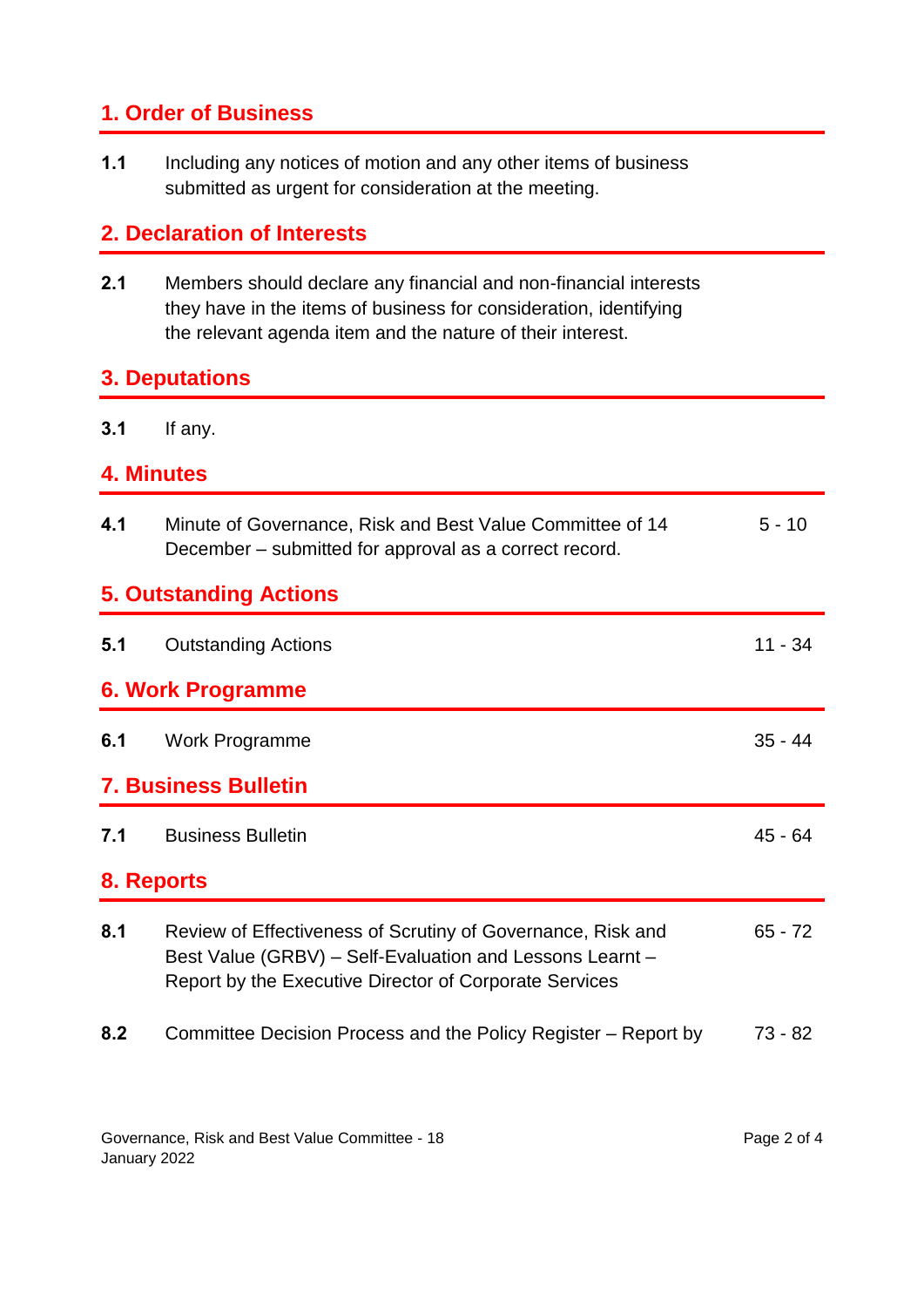the Executive Director of Corporate Services

- **8.3** Treasury Management: Mid-Term Report 2021/22 referral from the City of Edinburgh Council 83 - 102
- **8.4** Annual Assurance Schedule Place Directorate Report by the Executive Director of Place 103 - 116
- **8.5** Annual Assurance Schedule Education and Children's Services – Report by the Executive Director of Education and Children's **Services** 117 - 176

#### **9. Motions**

**9.1** If any.

#### **Nick Smith**

Service Director, Legal and Assurance

#### **Committee Members**

Councillor Joanna Mowat (Convener), Councillor Scott Arthur, Councillor Lezley Marion Cameron, Councillor Jim Campbell, Councillor Mary Campbell, Councillor Phil Doggart, Councillor Gillian Gloyer, Councillor Melanie Main, Councillor Frank Ross, Councillor Norman Work and Councillor Ethan Young.

#### **Information about the Governance, Risk and Best Value Committee**

The Governance, Risk and Best Value Committee consists of 11 Councillors and is appointed by the City of Edinburgh Council.

This meeting of the Governance, Risk and Best Value Committee is being held virtually by Microsoft Teams.

#### **Further information**

If you have any questions about the agenda or meeting arrangements, please contact Rachel Gentleman, Committee Services, City of Edinburgh Council, Business Centre 2.1, Waverley Court, 4 East Market Street, Edinburgh EH8 8BG, Tel 0131 529 4107, email rachel.gentleman@edinburgh.gov.uk / emily.traynor@edinburgh.gov.uk.

The agenda, minutes and public reports for this meeting and all the main Council committees can be viewed online by going to the Council's online [Committee Library.](https://democracy.edinburgh.gov.uk/ieDocHome.aspx?bcr=1)